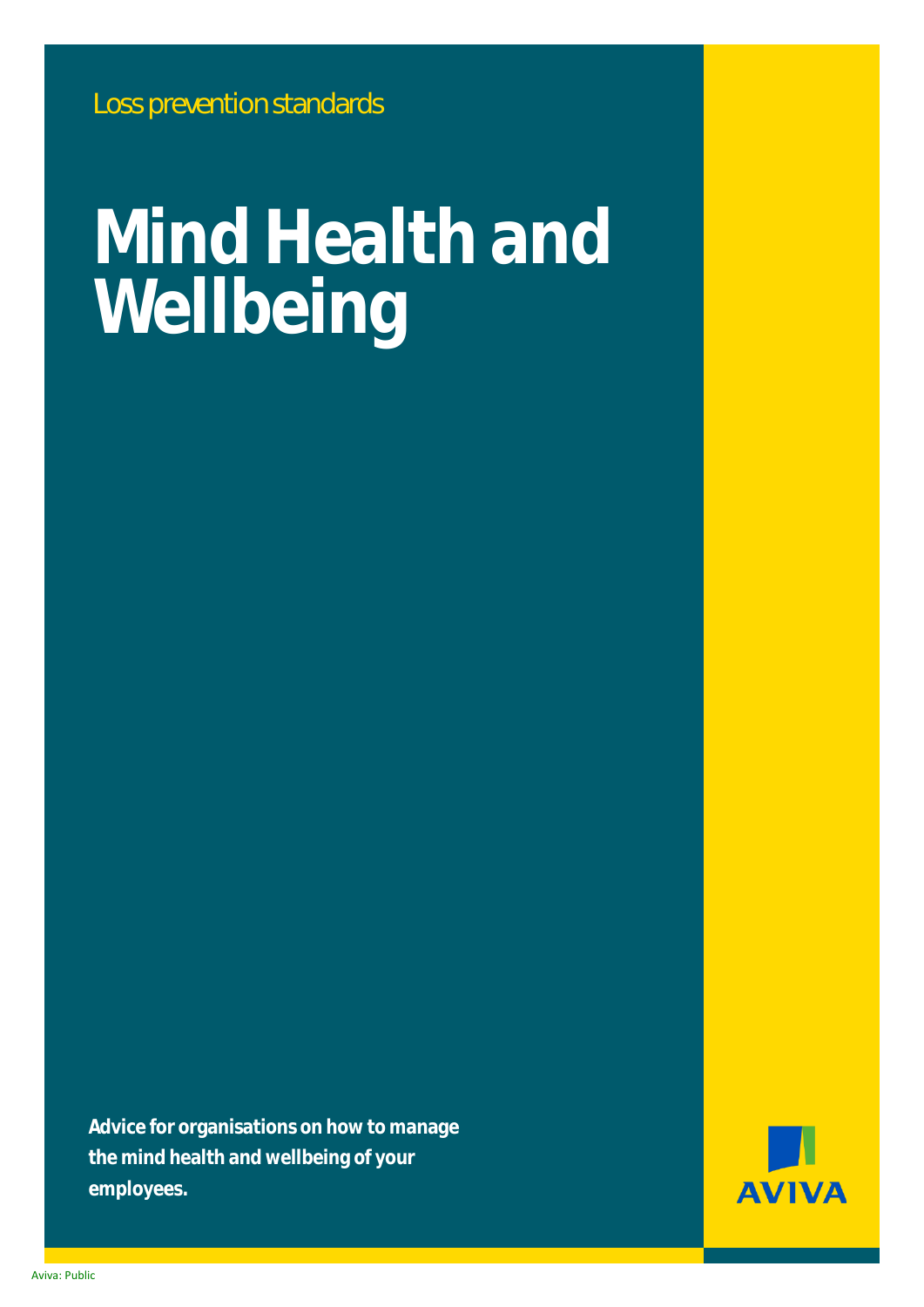# **Mind Health and Wellbeing**



# **Introduction**

The focus of risk management and claims defence activities has historically largely been around physical safety and the acute physical injuries that may result. Claims notifications from such accidents are normally seen relatively quickly (up to 3 years post-incident), however, this is only part of the picture.

Imagine a workplace where managers are equipped and empowered to look after their employee's mind health and safety in addition to their physical health and safety, which in turn has a positive impact on safety culture and future potential claims of the business.



Occupational disease claims manifesting in both physical and psychological illness can take a significant period of time to materialise, sometimes up to 10, 20 or more years. Taking care of your employees psychological/emotional health and wellbeing should be of equal priority to their physical safety. It could even be argued that the wellbeing of employees should precede everything else, in the sense that if employees are not thriving at work, it makes it very difficult to ensure the organisation is functioning as effectively as it could be. This is particularly true with the increasing use of homeworking and remote working during the COVID-19 pandemic, where employees are more disconnected from their colleagues and may 'suffer in silence' rather than raise concerns.

The World Health Organization [\(WHO](https://www.who.int/about/who-we-are/constitution)) defines health as 'a state of complete physical, mental and social wellbeing and not merely the absence of disease or infirmity'. In 2011 the UK Government published its strategy 'No Health Without Mental Health" and NHS England has been working towards ensuring that mental health is recognised as equally important as physical health in the development, delivery and provision of health and social care services. Under UK health and safety legislation, employers have a duty to protect not only to the safety of their employees and other interested parties, but their health (psychological and physical) as well. The Health and Safety Executive (HSE) has run several campaigns around health to increase its profile and in 2017, the Stevenson/Farmer Review [Thriving at Work](https://www.gov.uk/government/publications/thriving-at-work-a-review-of-mental-health-and-employers) was published, setting out a strategy for improving mental health and wellbeing at work.

This Loss Prevention Standard (LPS) explores how mind health and wellbeing risk management can be implemented in the workplace and the benefits that can be gained in terms of organisational safety culture, health (physical and mental) and organisational and personal resilience.

# **Definitions**

The Chartered Institute of Personnel and Development [\(CIPD\)](https://www.cipd.co.uk/) definitions and sources are used for the purposes of this Aviva LPS:

- Good Work The Taylor Review of Modern Working Practices (2017) is based on the ambition of 'all work in the UK economy should be fair and decent with realistic scope for development and fulfilment'. This report outlines the elements that make up 'good work'
- Presenteeism continuing to work when people are unwell
- Leaveism working when officially on holiday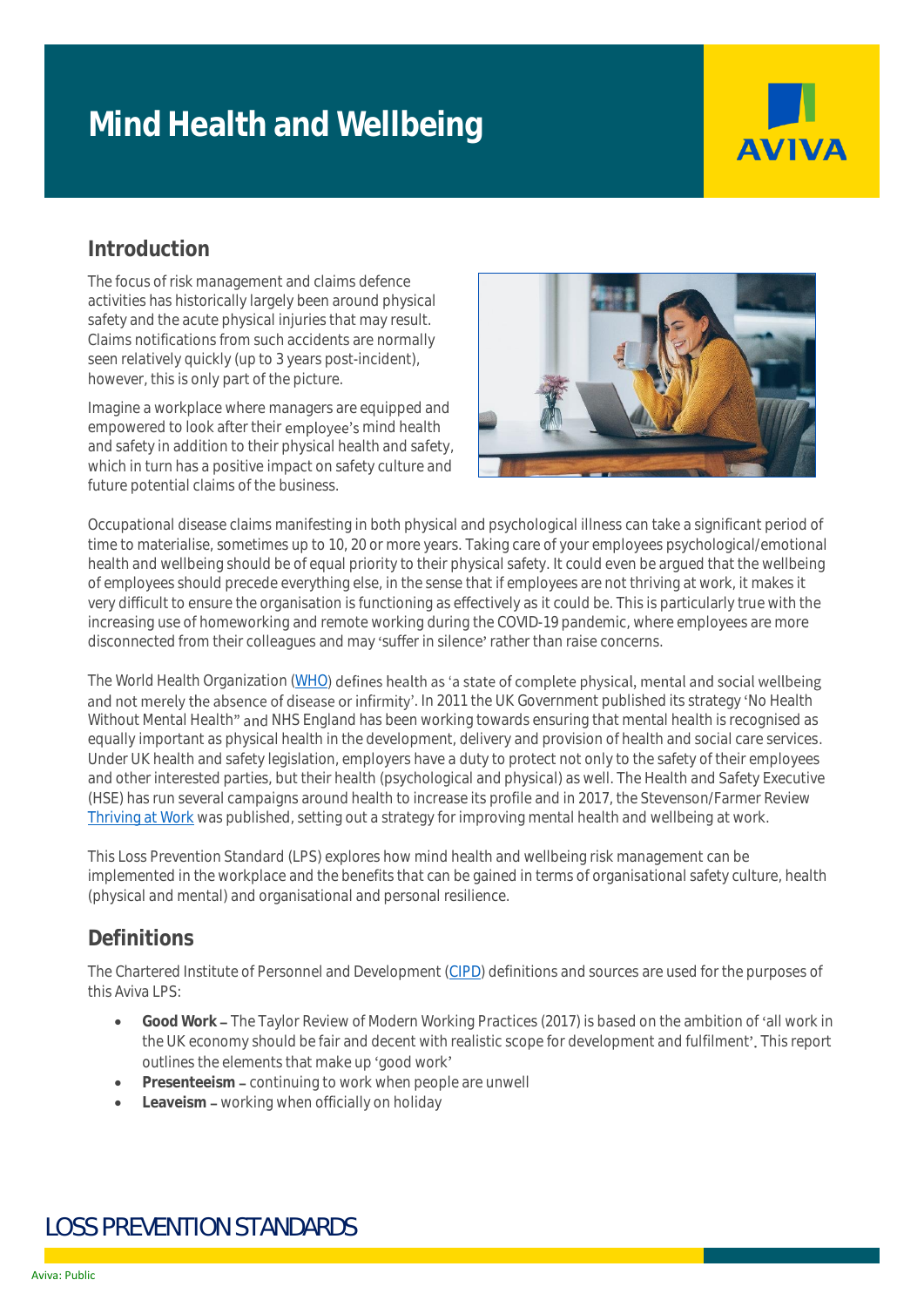

# **Strategy**

According to the Institution of Occupational Safety and Health (IOSH) report [The Healthy Profit,](https://iosh.com/more/iosh-means-business/healthy-profit/) sickness absence due to mental ill health alone costs the UK economy more than £8bn per year. The UK workforce profile with demographic changes in the UK population, the evolving ways of working (increased remote working due to the COVID-19 pandemic for example), technological advancements and the desire to work more flexibly is forcing organisations to become more agile and adaptable. Understanding your workforce and developing early interventions through an effective Mind Health Strategy is an essential first step in supporting employees in this uncertain world.

In developing a strategy consider:

- **Your vision and objectives -** Align with company goals and core values
- **Clear leadership** Look to increase senior management transparency and visibility. Encourage inspirational leadership as part of the strategy
- What is your 'human capital', how much do your people mean to you? According to the Organisation for Economic Co-operation and Development (OECD [Insights\)](https://www.oecd.org/insights/37967294.pdf), human capital is the knowledge, skills, competencies and other attributes embodied in individuals or groups of individuals acquired during their life and used to produce goods, services or ideas in market circumstances'
- **Smarter investment strategy** In further research carried out by [Deloitte,](https://www2.deloitte.com/uk/en/pages/public-sector/articles/mental-health-employers-review.html) it was estimated that the total cost to employers of mental ill health is between £33 billion and £42 billion a year. The report also calculated that the return on investment of workplace mind health interventions is worthwhile. For every £1 spent, an average return of £4.20 could be gained. Agree a budget and the resources needed at the earliest possible opportunity
- Identify those involved and set clear expectations To be a success many people will be involved in the development and ongoing implementation. Identify who will be involved and develop clear roles and responsibilities
- Make it personal, **don't just restrict it to the wor**kplace, think about employees lives outside of work -Be mindful that mental health conditions may be impacted by family/personal circumstances such as bereavement and financial difficulties. At the end of the day, we bring our whole selves to work every day
- **Develop the strategy to be preventative rather than reactive, i.e. respond once a person is ill -** Tools such as the HSE [Safety Climate Tool](https://books.hse.gov.uk/bookstore.asp?FO=1356943&Action=Book&ProductID=7005202&From=SearchResults) or employee engagement surveys may prove useful in this respect
- **Measuring success -** Use of leading and lagging indicators. The CIPD produces an annual report [\(Health](https://www.cipd.co.uk/Images/health-and-well-being-2020-report_tcm18-73967.pdf)  [and Well-Being at Work\)](https://www.cipd.co.uk/Images/health-and-well-being-2020-report_tcm18-73967.pdf) which identifies that whilst absence rates are down, 'presenteeism' (working when unwell) is becoming more common. Examples of ways to measure success could include:
	- o Staff absence rates (in 2020 this was 5.8 days per employee according to the CIPD annual report)
	- o Staff uptake support available, e.g. Employee Assistance Programme (EAP), health initiatives
	- o Occupational disease prevention measures and health screening/surveillance results
	- o Staff turnover rates
	- o Organisational resilience/wellbeing reviews
	- o Breakdown results by department, job role, location to identify any trends or 'hot spots'
	- o Productivity and returns on investment
- **Gain buy-in -** It is important that the senior leaders and board level directors are committed to the strategy. Aligning the strategy to business goals, aims and aspirations and priorities is important. Understand what makes your senior leadership team tick, what is important to them? Build a strong evidence base as to why it should be implemented - financial, legal, and moral and always tailor your pitch to your target audience, e.g. Finance Director, HR Director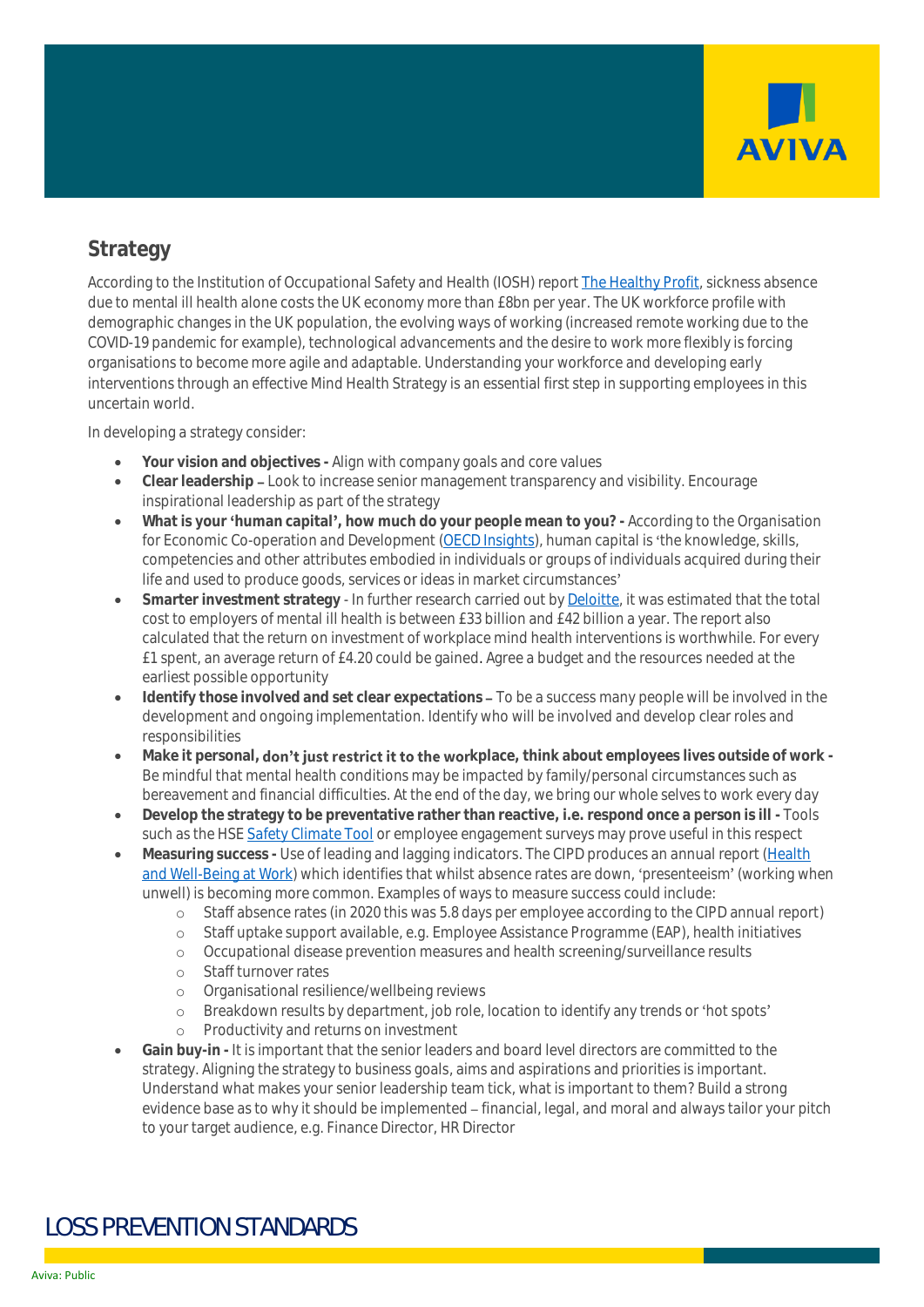

- Engage with others Trade unions, employee representatives, trade associations, Aviva Specialist Partners and Risk Consultants and Regulators could provide help with the development of a successful strategy
- **Communication of the strategy and programme** To make the strategy a success think about how to promote the launch and ongoing communications
- Reward and recognition of success Internally and externally. Consider including in the company's annual reports, awards such as Mind's [Workplace Wellbeing Index](https://www.mind.org.uk/workplace/workplace-wellbeing-index/)

When developing your strategy, think about what can be controlled, what can be influenced and also things that you can do nothing about, i.e. is outside your organisation's sphere of control/influence and how these can be incorporated into the strategy. Examples include:

- Control shift patterns, breaks, Personal Protective Equipment (PPE) provided, reward and recognition schemes
- Influence the working environment, employee behaviour, management approach, culture
- Cannot change the weather, Government policies, a global pandemic

A useful tool to support the development of a strategy is The Model of Dynamic Adaption (Clarke, 2004).



Diagram 1: The Model of Dynamic Adaptation™ (Clarke, 2004)

Once the strategy is clear and buy-in at senior management level has been achieved, a work plan should be developed that outlines a clear 'roadmap' detailing the steps to achieving the strategy's goals including target dates for completion of each step. Incorporate regular reviews of the workplan to identify progress made, including barriers that may need to be overcome to achieving the goals and so on.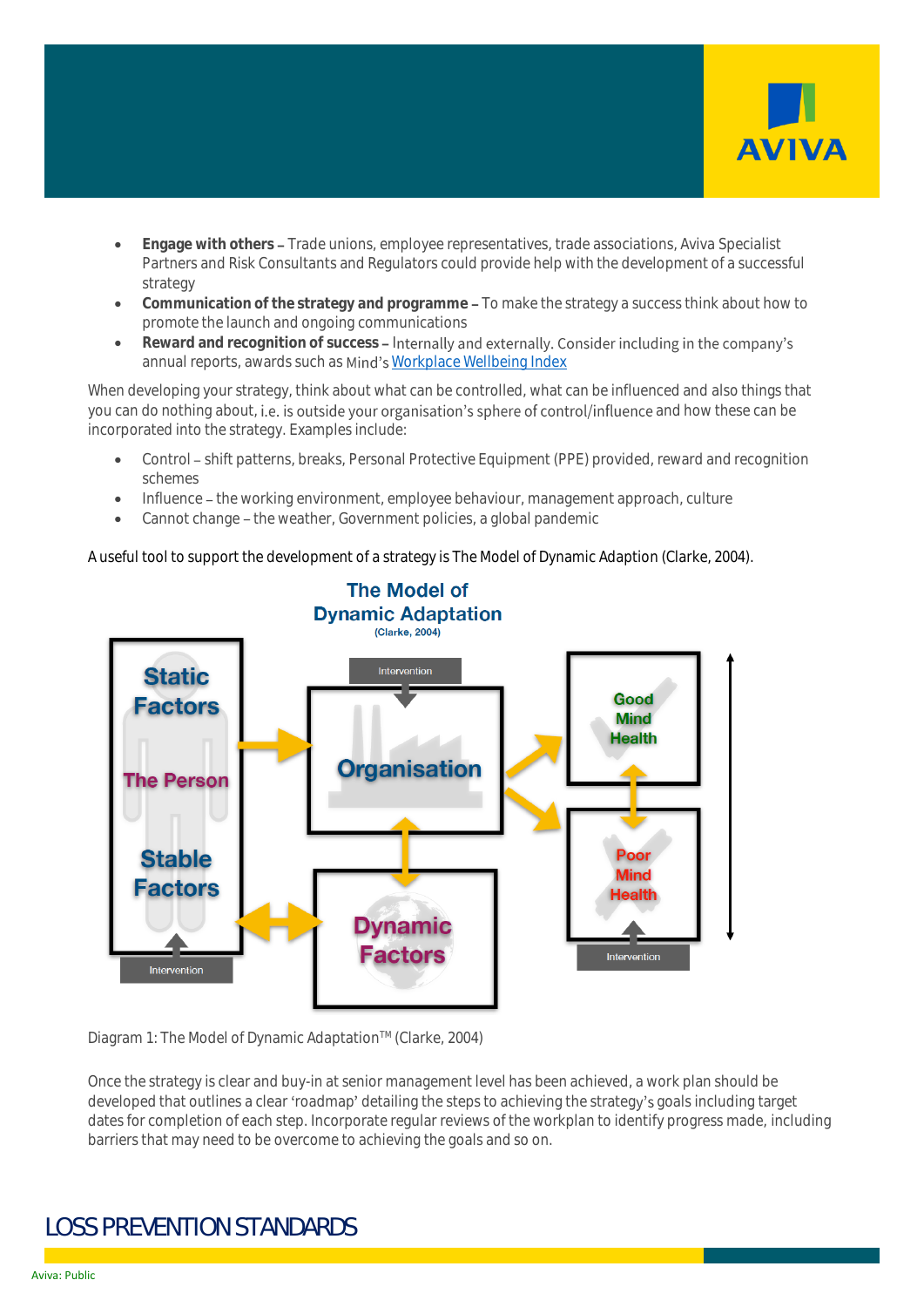

# **Mental Health Awareness Among Employees**

Raising awareness and improving line manager/supervisor skills and confidence in supporting employees when they are struggling is a key part of any mind health and wellbeing strategy. There are numerous options for mental health awareness and line manager training. Choose carefully by thinking what it is you wish to achieve by undertaking the training. Is it to:

- Educate and increase awareness amongst the workforce?
- Provide practical skills and tools to enable employees to 'thrive'?
- Train management to spot the early signs of 'struggling'?
- Enable staff to signpost mental health support available in the company and externally?

# **Encourage a More Open Workplace Culture**

Giving employees a voice in the workplace and encouraging better workforce relations is to be supported. This will facilitate more timely feedback on business practices at all levels of the organisation, the discussion of common issues and concerns and offer a safe place for such discussions to occur.

[Good Work: The Taylor Review of Modern Working Practices](https://www.gov.uk/government/publications/good-work-the-taylor-review-of-modern-working-practices) discusses the importance of a sense of stability and being able to have a say in the workplace and that employees are treated fairly at work.

Employee consultation is nothing new and is enshrined within the [Safety Representatives and Safety Committees](https://www.legislation.gov.uk/uksi/1977/500/contents/made)  [Regulations 1977,](https://www.legislation.gov.uk/uksi/1977/500/contents/made) th[e Health and Safety \(Consultation with Employees\) Regulations 1996](https://www.legislation.gov.uk/uksi/1996/1513/contents/made) and th[e Information and](https://www.legislation.gov.uk/uksi/2004/3426/contents/made)  [Consultation of Employees Regulations 2004.](https://www.legislation.gov.uk/uksi/2004/3426/contents/made) Employee forums should already exist whereby the topic of mind health and wellbeing can be introduced on a more regular basis.

The provision of mental health support for when employees are struggling – EAP programmes and signposting relevant support is also reflective of an organisation that is more open to better mind health and wellbeing amongst its workforce.

ACAS (Advisory, Conciliation and Arbitration Service) has [a guide](https://archive.acas.org.uk/media/4931/Approaching-a-sensitive-conversation-regarding-mental-ill-health/pdf/Tips_to_approach_having_sensitive_conversations_2018.pdf) for managers on how to approach a sensitive conversation regarding mental ill health, giving hints and tips on what to think about.

# **Provide a Good Working Environment**

The nature of work is changing, and the pace is accelerating. As the workplace changes, the risk profile will shift with some becoming less and other activities riskier. Analysis of the impact of such changes should be undertaken at regular intervals to keep abreast of best practice developments and new technologies.

So, what does 'good work' look like?

- Fair pay
- Job security
- Work-life balance including working hours, flexible working
- Absence of bullying and harassment
- Health and safety standards continuous improvement
- Education and training delivery, assessment and evaluation of best practice evolution, e.g. innovative refresher training approach
- Autonomy and empowerment employee engagement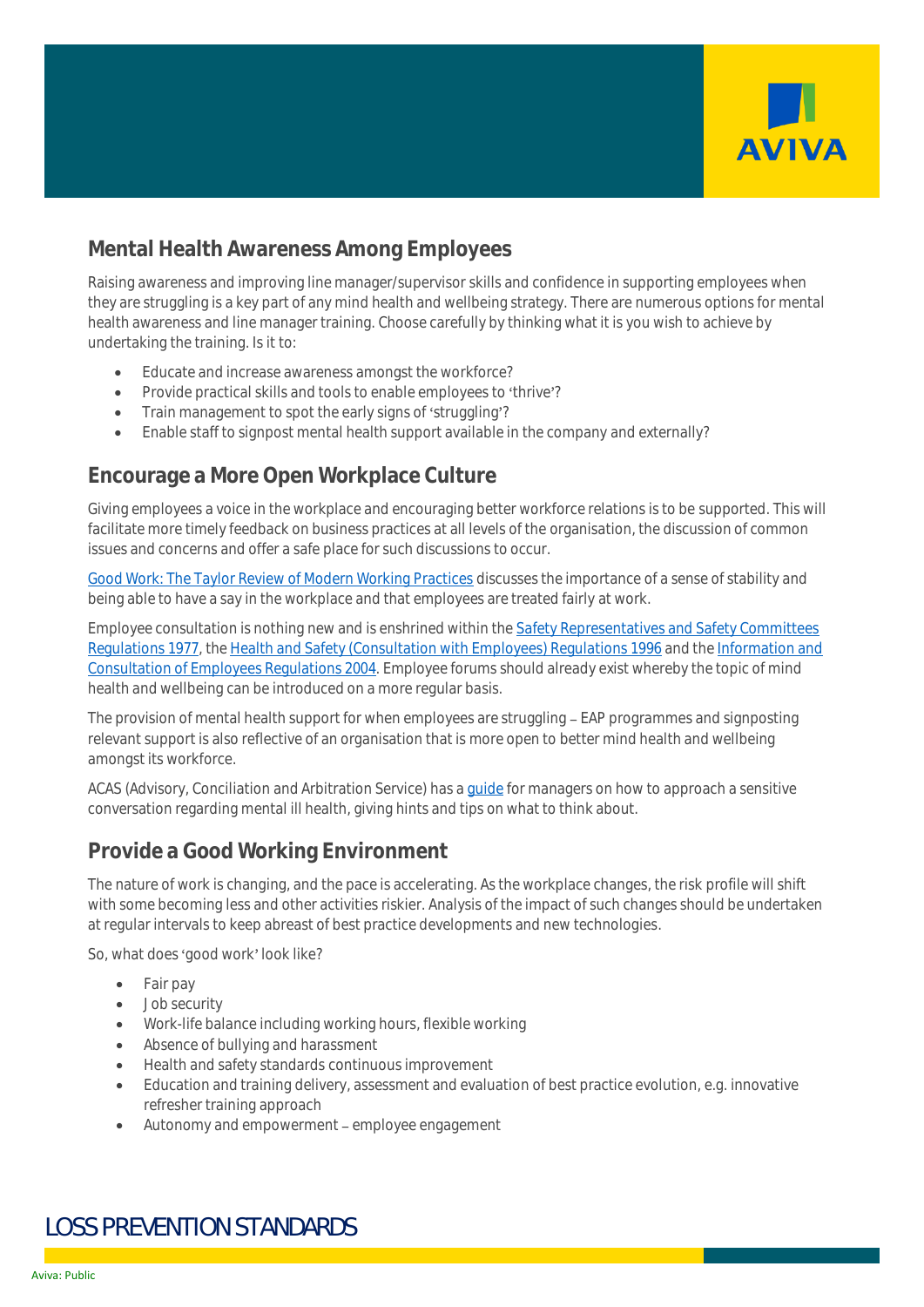

# **People Management**

'Presenteeism' – defined as 'showing up for work when one is ill' is an increasing problem. Long-hours cultures, job insecurity and where operational demands and productivity take precedence over employee wellbeing, can all contribute to this. More information around this is available in the latest CIPD report [Health-and-well-being](https://www.cipd.co.uk/Images/health-and-well-being-2020-report_tcm18-73967.pdf) at Work [2020.](https://www.cipd.co.uk/Images/health-and-well-being-2020-report_tcm18-73967.pdf)

Career progression – there is still a stigma around promoting those with mental health conditions. 35% of people think they are less likely to be promoted if they had depression - Deloitte – Mental Health and Employers: Refreshing the Case for Investment - January 2020.

Look out for your people:

- **1. Really get to know your people**  Getting to know your team is essential. What are their concerns and challenges and most importantly what is most important for them right now?
- **2. Address fears and concerns**  Encourage the team to concentrate on what they can influence, no matter how small. This will give team members a focus and will stimulate empowerment over the things they can change
- **3. Check-in/be there**  Check-in regularly with employees through the use of 1:1 discussion, team meetings, informal chats. When you do check-in, you need to sharpen your listening skills to try and read between the lines. Make it clear how and where to get help if they need it
- **4. Ask twice**

When asking 'how are you?', the response is often 'fine', almost as a greeting rather than saying how you actually feel. So, ask again - try a 'no, really, how are you feeling, is everything OK, is there anything you want to share?'. If someone does open up to you, depending on their issues you may have a number of tools that you can recommend to them, such as: Employee Wellbeing Programme or Wellbeing Apps

**5. Role model behaviours** 

Make sure you are role modelling the behaviours you want to see from your team, e.g. taking a lunch break, taking time for your mental wellbeing and being open about how you feel. Be approachable and encourage your team to ask questions

**6. Be open**

Develop an open mindset; encourage feedback, look at things from everyone's point of view and help them learn how to respond to input from others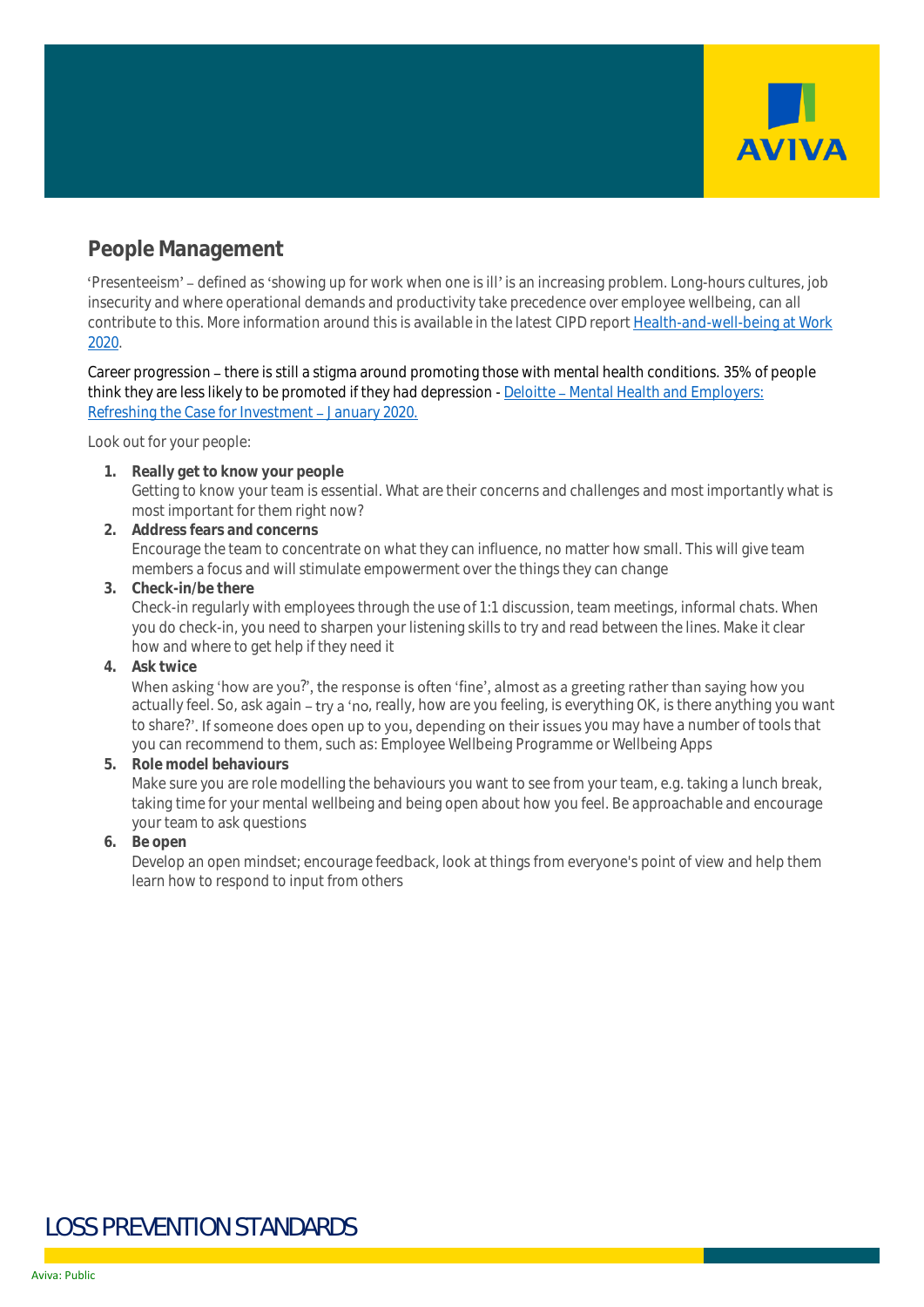

# **Monitoring and Measuring Employee Mind Health and Wellbeing**

At the outset it is important to agree measurable actions and how the success of the strategy upon implementation shall be measured. An additional benefit of doing this is to encourage greater transparency and accountability throughout the organisation, enabling discussions on how further improvements could be made.

Tips on setting measurable outcomes:

- Agree the set of baseline mind health key indicators when formulating the strategy and implementation programme. This will enable progress and the organisation's journey to be measured along the way
- Indicators should be objective and quantitative wherever possible, e.g. employee absence rates, EAP referrals, productivity, staff retention rates, employee engagement surveys, accident/incident rates, safety climate surveys
- Review at regular intervals, e.g. monthly, quarterly remember mind health is dynamic where individual's move on a continuum and at any point could be 'thriving', 'struggling' or 'ill and possibly off work'

Other means of measuring success could include:

- Gaining recognition via award schemes such as th[e This Can Happen Awards](https://www.thiscanhappenglobal.com/)
- Th[e Mind Workplace Wellbeing Index,](https://www.mind.org.uk/workplace/workplace-wellbeing-index/) a benchmark of best policy and practice

#### **Use of Digital Tools**

There are a variety of digital mind health and wellbeing tools available that can act as an enabler for change amongst the workforce at relatively low cost. Petros have undertaken a mental health website review 2021 and this can be found on thei[r The Good Stuff Blogs.](https://petros.org.uk/blog) Be mindful of fully assessing the technology first to ensure that it is backed by evidence-based research. Run a pilot before a full roll-out to all employees to gauge how well received it would be and whether it truly represents value for money and is appropriate to your employees.

# **Role of Occupational Health**

Whether occupational health services are provided in-house or via a third party, it's important to understand the value they add to your strategy:

Ask yourself:

- What services do they currently provide? traditionally this has largely been focussed on legally required medical surveillance and absence management
- How much of the work they undertake is considered proactive, encouraging better workforce health and wellbeing?

Organisations need to look much deeper than sickness absence levels to understand employees' health risks and the factors driving people's behaviour, attendance and wellbeing and explore how occupational health specialists may be able to provide support.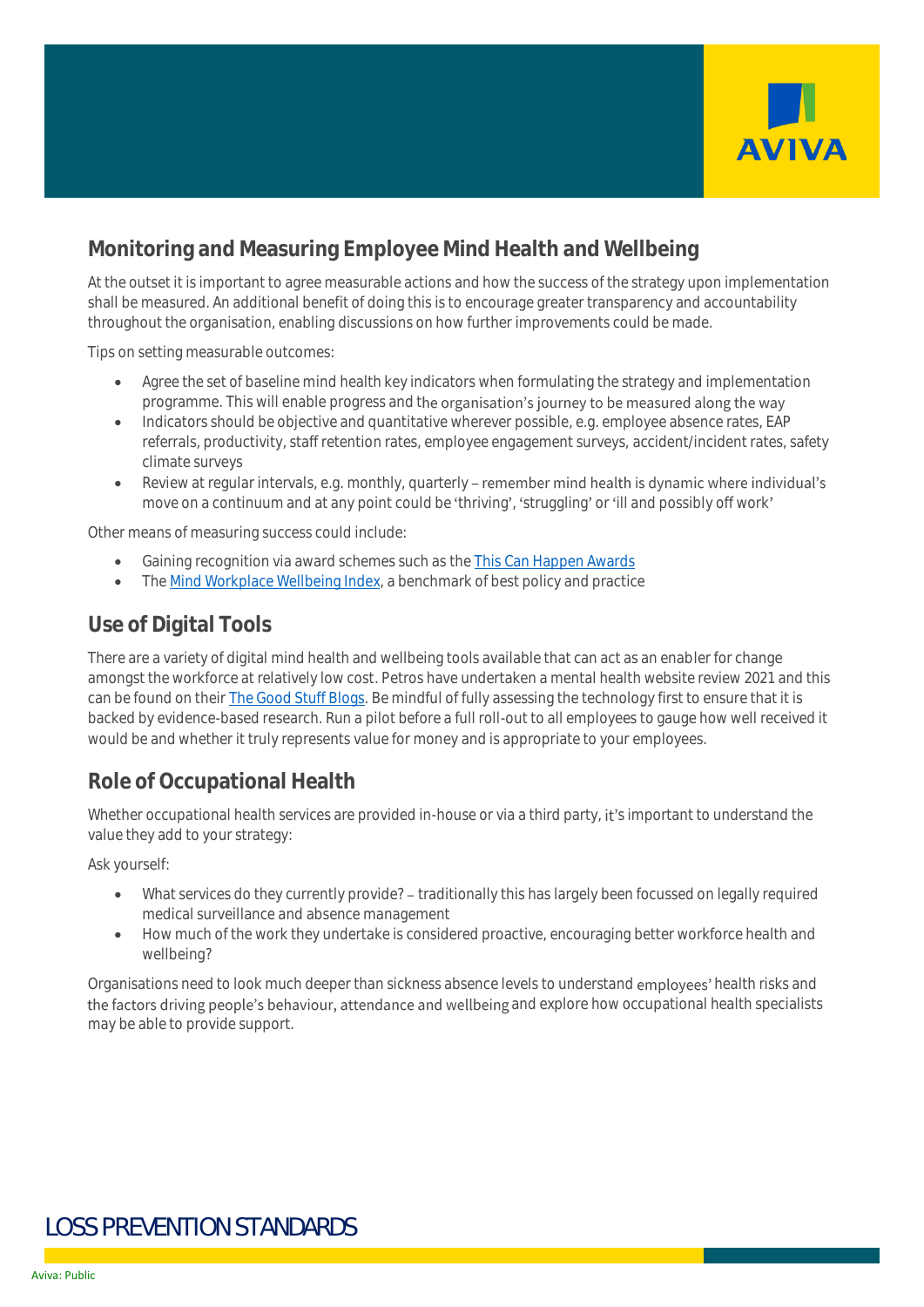

#### **Checklist**

A generic Mind Health and Wellbeing Checklist is presented in Appendix 1 which can be tailored to your own organisation.

# **Specialist Partner Solutions**

Aviva Risk Management Solutions can offer access to a wide range of risk management products and services at preferential rates via our network of Specialist Partners.

For more information please visit:

Aviva Risk Management Solutions - Specialist Partners

#### **Sources and Useful Links**

- [Samaritans](https://www.samaritans.org/) is a registered charity aimed at providing emotional support to anyone in emotional distress, struggling to cope, or at risk of suicide throughout the United Kingdom and Ireland, often through a telephone helpline
- [World Health](https://www.who.int/) [Organization](https://www.who.int/)
- [Wellbeing at Work](https://www.cipd.co.uk/knowledge/culture/well-being/factsheet) CIPD
- [Measuring the link between employee health and company performance](https://www.worktechacademy.com/measuring-link-between-employee-health-company-performance/) Worktech Academy -
- [Health and Wellbeing Framework](https://www.nhsemployers.org/retention-and-staff-experience/health-and-wellbeing/taking-a-targeted-approach/taking-a-targeted-approach/national-frameworks) NHS Employers
- [Mind](https://www.mind.org.uk/)
- [The Taylor Review of Modern Working Practices](https://assets.publishing.service.gov.uk/government/uploads/system/uploads/attachment_data/file/627671/good-work-taylor-review-modern-working-practices-rg.pdf)
- [The Stevenson/Farmer Review](https://assets.publishing.service.gov.uk/government/uploads/system/uploads/attachment_data/file/658145/thriving-at-work-stevenson-farmer-review.pdf)
- [Petros](https://petros.org.uk/)

# **Additional Information**

Relevant Aviva Loss Prevention Standards include:

- Homeworking
- Health and Wellbeing During COVID-19

To find out more, please visit [Aviva Risk Management Solutions](https://www.aviva.co.uk/risksolutions/) or speak to one of our advisors.

#### **Email us at [riskadvice@aviva.com](mailto:riskadvice@aviva.com) or call 0345 366 6666\***

\*Calls may be recorded and/or monitored for our joint protection.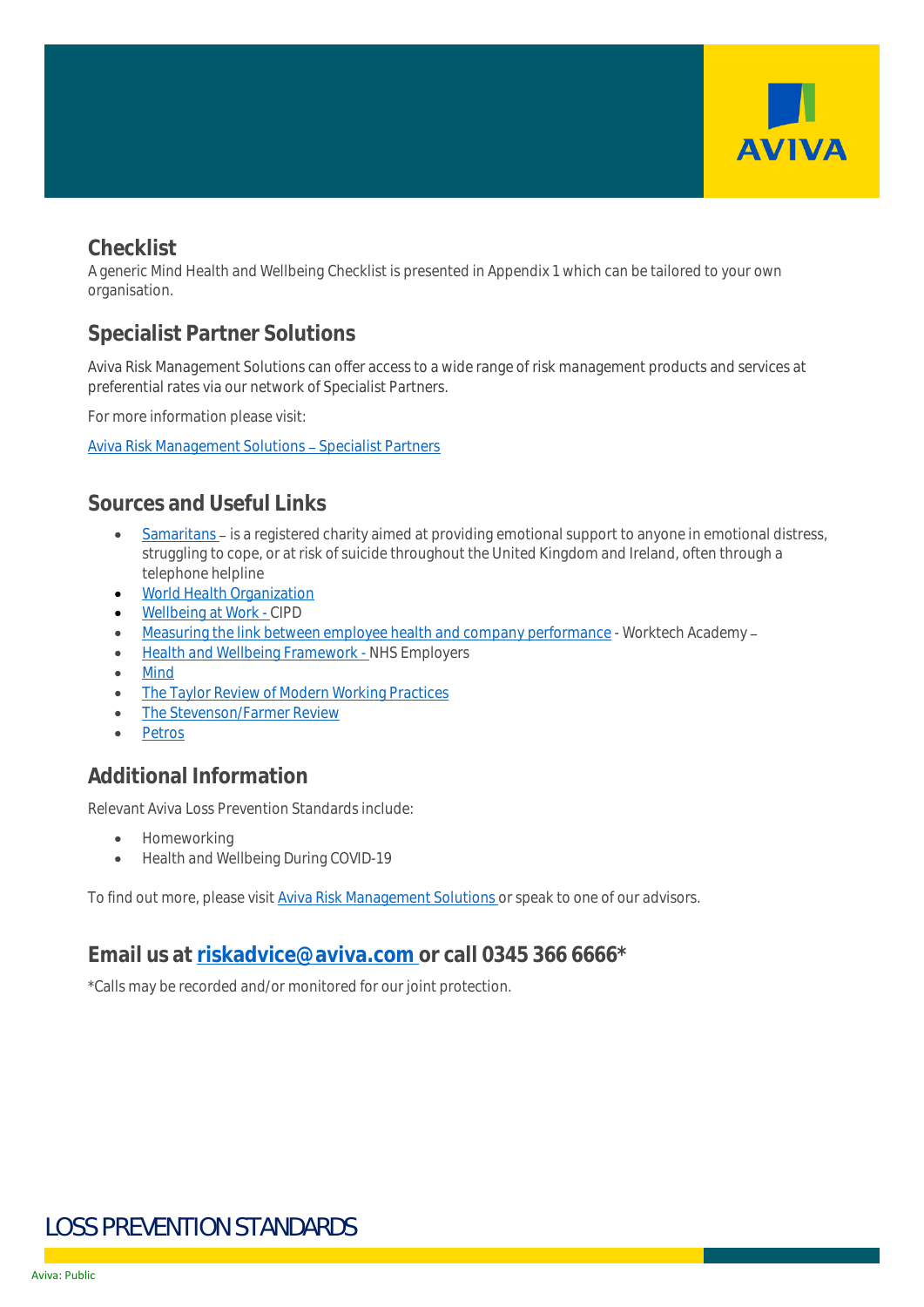# Appendix 1 - Mind Health and Wellbeing **Checklist**



| Location                          |  |
|-----------------------------------|--|
| Date                              |  |
| Completed by (name and signature) |  |

|    | Mind Health and Wellbeing Checklist                                                                                                                                                                                                                                                                                                                                                                                                                                        | Y/N | Comments |
|----|----------------------------------------------------------------------------------------------------------------------------------------------------------------------------------------------------------------------------------------------------------------------------------------------------------------------------------------------------------------------------------------------------------------------------------------------------------------------------|-----|----------|
| 1. | Is there a mind health and wellbeing strategy in place?                                                                                                                                                                                                                                                                                                                                                                                                                    |     |          |
| 2. | Is there a mind health and wellbeing policy in place?                                                                                                                                                                                                                                                                                                                                                                                                                      |     |          |
| 3. | Has the mind health and wellbeing policy, guidance and tools been<br>communicated to employees?                                                                                                                                                                                                                                                                                                                                                                            |     |          |
| 4. | Have you provided employees with support and guidance on:<br>General health and wellbeing?<br>$\bullet$<br>Occupational health and surveillance programmes?<br>$\bullet$<br>Mental wellbeing?<br>$\bullet$<br>EAP assistance?<br>$\bullet$<br>How to get support if needed?<br>$\bullet$<br>Campaigns and education on wellbeing topics?<br>$\bullet$                                                                                                                      |     |          |
| 5. | Have risk assessments incorporated mind health and wellbeing<br>aspects?                                                                                                                                                                                                                                                                                                                                                                                                   |     |          |
| 6. | Have managers been provided with guidance/information on:<br>Leading with health and wellbeing in mind?<br>$\bullet$<br>Access to a manager's support network?<br>$\bullet$<br>Signs of stress to look out for within their employees?<br>$\bullet$<br>Guidance on coaching techniques and engaging their<br>$\bullet$<br>teams?<br>Leading virtual meetings?<br>$\bullet$<br>Supporting flexibility to enable employees to balance<br>$\bullet$<br>work and home demands? |     |          |
| 7. | Has the employee wellbeing/EAP contact details been issued to<br>employees?                                                                                                                                                                                                                                                                                                                                                                                                |     |          |